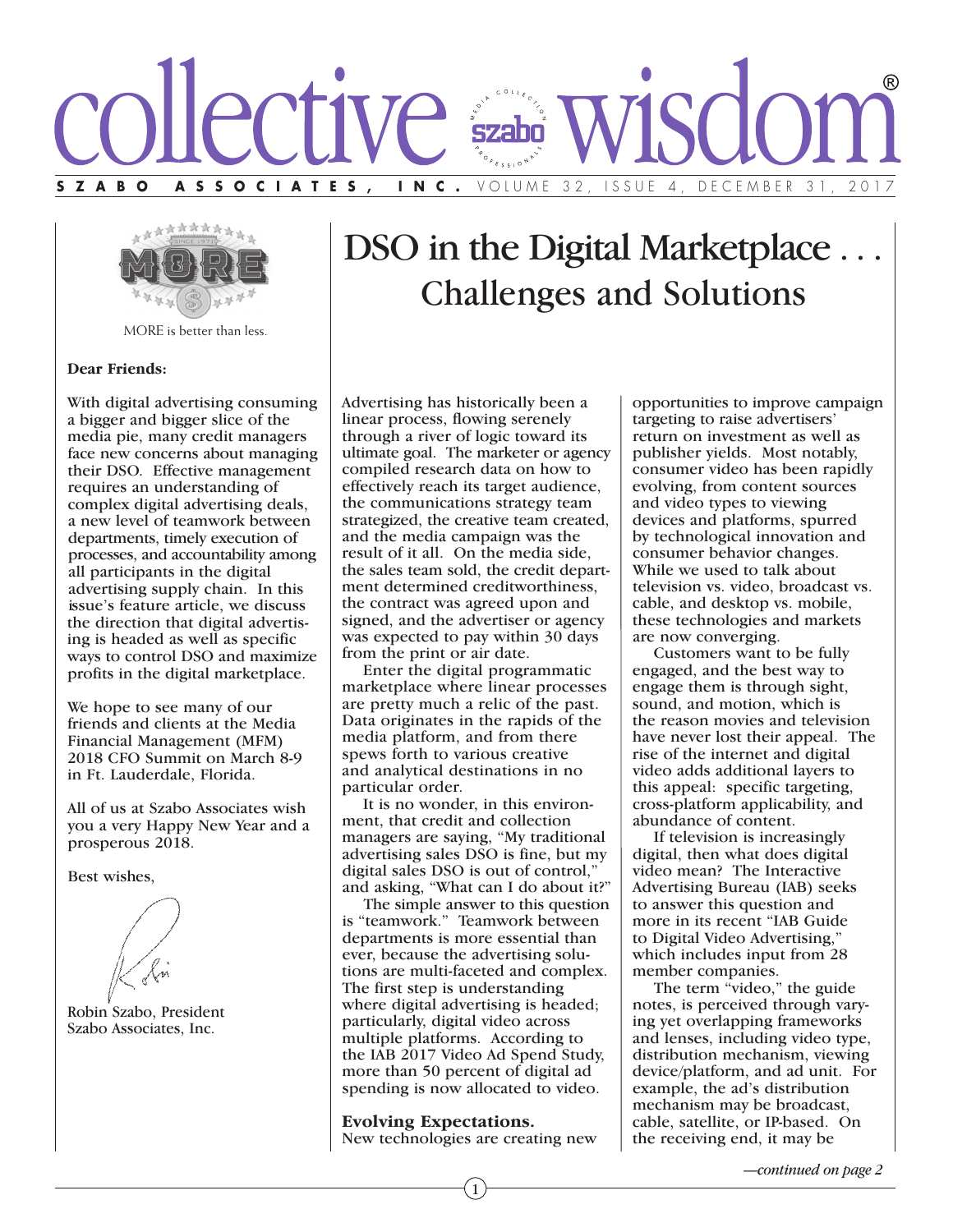### *Challenges and Solutions—*

#### *—continued from page 1*

viewed on desktop, mobile, gaming console, OTT/connected TV, social, messaging app, or digital OOH (out of home) devices.

 While cross-platform application is a valuable commodity, it creates its own challenges. The biggest, according to the 2017 IAB Video Ad Spend Study, is independent measurement. Additionally, variances in digital measurement results and the lack of standards have created friction and inefficiencies in the selling and buying of digital video. Fuzzy definitions of a "view" as well as the lack of agreement on viewability and which engagement metrics matter contribute to these inefficiencies. Also, the lack of comparable metrics between linear TV and digital video causes confusion in buying and planning, making it difficult for media buyers and planners to assess the relevant value of cross-platform buying and selling. For this reason, each platform is typically analyzed separately, even if the same brands are running ads on both screens.

 Advertising campaigns may be sold against a number of measurable KPIs, or Key Performance Indicators. In digital video advertising, the abundance of available data allows campaigns to measure a wider variety of KPIs than TV, which usually relies on Gross Rating Points (GRPs), reach, or frequency. KPIs for digital include a specific target audience, verified ratings delivery, viewability rates, and other criteria. Campaigns are typically measured by selecting various KPIs, usually staggered by priority. The IAB is working on a GRP+ (gross rating point +) project to capture the convergence of TV and video so that the same ads that run on a TV screen and other digital screens can have a common and comparable currency with which to transact.

 The IAB states in its report, "IAB Programmatic Video: A Spectrum of Automation," that "programmatic advertising continues to drive growth across all mediums of digital advertising, and video is no exception." "Programmatic" simply means that the process is automated. Programmatic video brings the benefits of automation to buyers, sellers, and publishers across all platforms. That said, the process continues to evolve and, at this time, not all video platforms are created equal in terms of capabilities and scale. Sellers and publishers must provide transparency and clarity with regard to automation capabilities, while buyers must be clear in their expectations, knowing that platforms vary.

 Although there are varying degrees of automation in targeting, forecasting, transacting, creative delivery, and reporting, the IAB believes that the general trend is toward increasing automation in each of these steps in the supply chain. According to the organization, there may even come a time in the not-too-distant future when the term "programmatic" becomes completely redundant in much the same way the word "digital" has become when referring to digital video.

#### **Implications for Credit and Collections.**

Digital media impose new demands on both the sales department and the credit and collection department. Credit not only must understand the nature of the products being sold, but also must rethink its roles during the sales process.

 In a recent article in MFM's *The Financial Manager* (TFM) magazine, Edward Mockus, director of ad sales credit and collections at Scripps Networks Interactive, described his organization's efforts to survive and thrive in the Wild West of digital advertising. At the center of Scripps' best practices is teamwork between the sales department and credit department (led by the credit team's digital campaign specialist), beginning at the time a customer prospect is identified. The following timeline of activities is based on these best practices:

 *Pre-sale activities.* Prior to the sale, sit down with the digital sales team. Ask them to explain in detail the nature of the deal. Who are the parties involved? How can we deal with revenue between parties that are out of our control? For example, if an online car merchant has subscriber dealers who fail to pay and subsequently unsubscribe, how can we capture those transactions? How and when will measurement take place? Will the payment period need to be extended beyond 30 days? If so, why and how much?

 According to social media dashboard Hootsuite, social media advertising spending is likely to exceed \$35 billion this year, representing 16 percent of all digital ad spending globally. If social media are part of the deal, how will we be paid? What are terms imposed by Google, Facebook, Twitter, etc.? These social media giants offer a variety of options to advertisers.

 Secure the appropriate credit documentation for prospective customers that do not have established credit terms, ensure that the customer (agency and/or advertiser) is registered in the systems of record, and create a system record of the potential advertising campaign (also known as an "opportunity").

 Pay close attention to detail at this stage. The correct agency, advertiser, and billing contact information must be captured in the campaign management software. Accurate information about where invoices are to be directed, and to whom, is essential for ensuring prompt payments.

 *Time-of-sale activities.* This is the time to make sure everyone is on the same page from the outset. Once the campaign is booked, meet with the team to make sure that the inventory is reserved, any sponsorships are marked closed, and all appropriate information is shared with the creative team. The sales team should then follow up with the agency or advertiser to clarify any issues identified during the meeting.

 If all parties are in agreement, the sales team should focus on ad development and traffic. Once the creative has been approved and finalized, the advertising that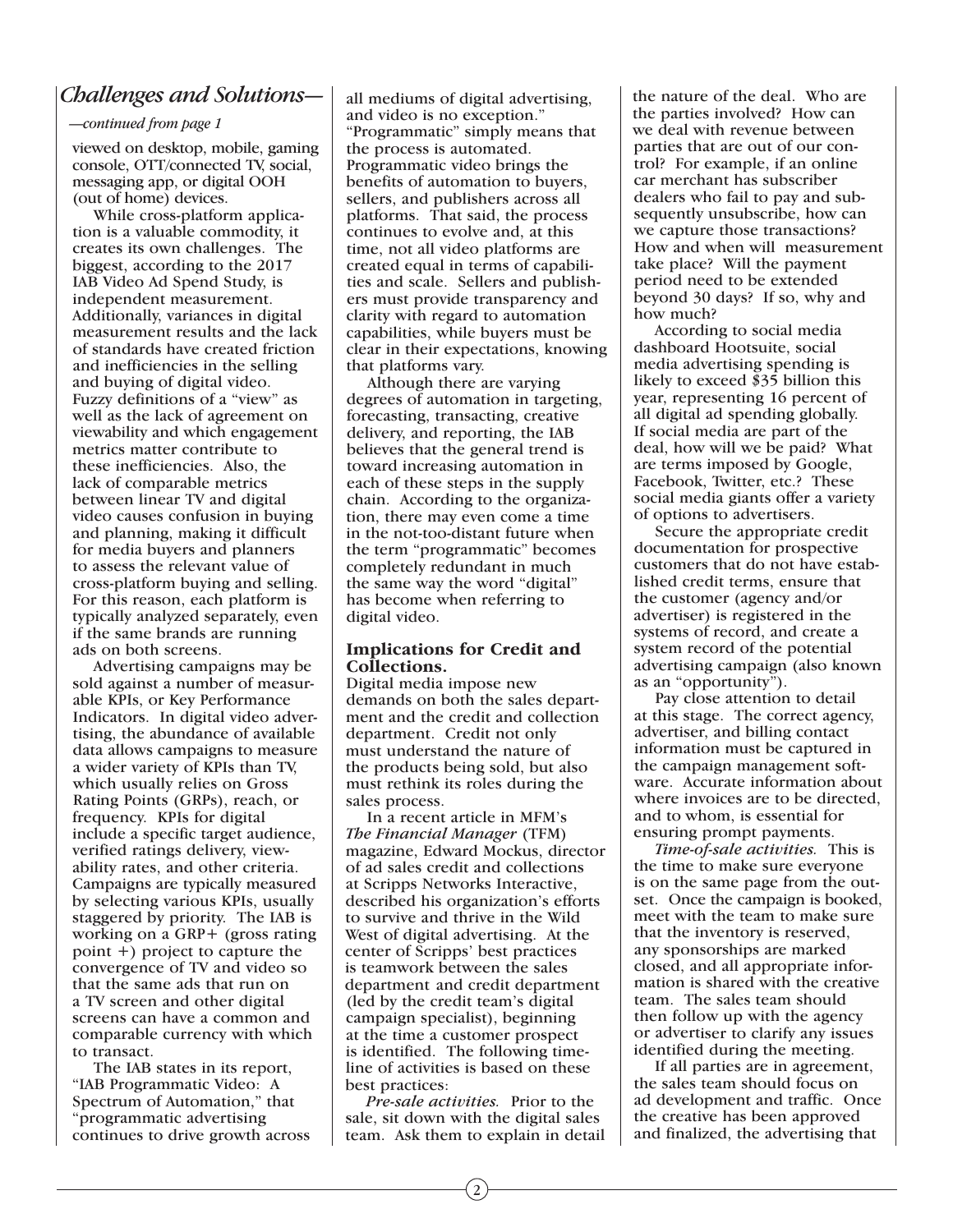will be served should be tested in the traffic system to ensure that the coding imbedded to count impressions and delivery is working correctly. If the impressions activity is not accurately discernible to the media company or customer, discrepancies can occur that must be resolved for the invoice to be processed. The resolution process most likely will result in payment delay.

 *Campaign activities.* The company should monitor impression levels to ensure delivery obligations are met. Variances between internal impression calculations and those calculated by a third party that exceed the established threshold should be addressed in a discrepancy resolution process between the selling and buying teams.

 *Post-campaign activities.* Impressions data is reviewed in detail to ensure that the program has met the obligations set forth in the agency's insertion order. If so, the campaign specialist provides a recap deck to the client, which the agency can use to assist in clearing invoices for payment. The timeliness of this step is crucial to the process, since any delay to the

agency will surely result in a delay in clearing the invoices and subsequent delay in payment.

#### **Other Considerations.**

Current industry practices allow programmatic vendors, such as Google, to calculate payment based on the impressions served by their operations as the transactions take place. This information is compiled periodically, and payment is based on the platform's own data, usually 60 to 90 days later. This practice makes traditional credit, billing, and accounts receivable processes unworkable.

 Media providers typically grant credit approval to agencies and advertisers in advance of a campaign, with full payment due according to their terms. Additionally, they try to establish credit terms that enable media to ensure payment by the advertiser if the agency fails to pay.

 For programmatic vendors, media providers have developed a different practice. While traditional advertising revenue is reported internally when payment is received from the agency or advertiser, programmatic sellers establish an accrual in anticipation of payment from their programmatic vendors,

3



"I'm thinking, Boss, if we're gonna work as a team, maybe we need to start by asking these folks just what it is they are and what the heck they do."

and then "true up" the revenue once payment is received for the accrual period.

#### **Understanding and Accountability.**

The dynamic, complex nature of digital advertising demands understanding of the digital supply chain as well as accountability among its participants. Since traditional timelines of credit approval, billing, and accounts receivable are largely thrown out the window for programmatic deals, knowing who the "good guys" are is more important than ever. A common framework is necessary to help buyers know which sellers to trust and to allow sellers to show their ability to meet advertisers' needs.

 The Trustworthy Accountability Group (TAG), a cross-industry accountability program created by the digital advertising industry's top trade organizations, is the first and only registered Information Sharing and Analysis Organization (ISAO) for the digital advertising industry. The group works collaboratively with companies throughout the supply chain to eliminate fraud, combat malware, fight internet piracy, and promote transparency.

 TAG's initiatives aim to make it easier for honest participants to stand out through their voluntary adherence to industry standards and best practices. The group supports the development of common standards and will promote the adoption of those standards throughout the industry. Its Registration Working Group helps responsible companies know their partners and empower the companies to track payments so that ad revenue is not flowing to criminal networks. The Evolved Guidelines Working Group aims to reduce friction and foster an environment of trust in the marketplace by providing a common framework to describe and disclose the characteristics of advertising inventory.

 TAG Registration verifies that companies are legitimate participants in the digital advertising industry. Applicants undergo a proprietary background check